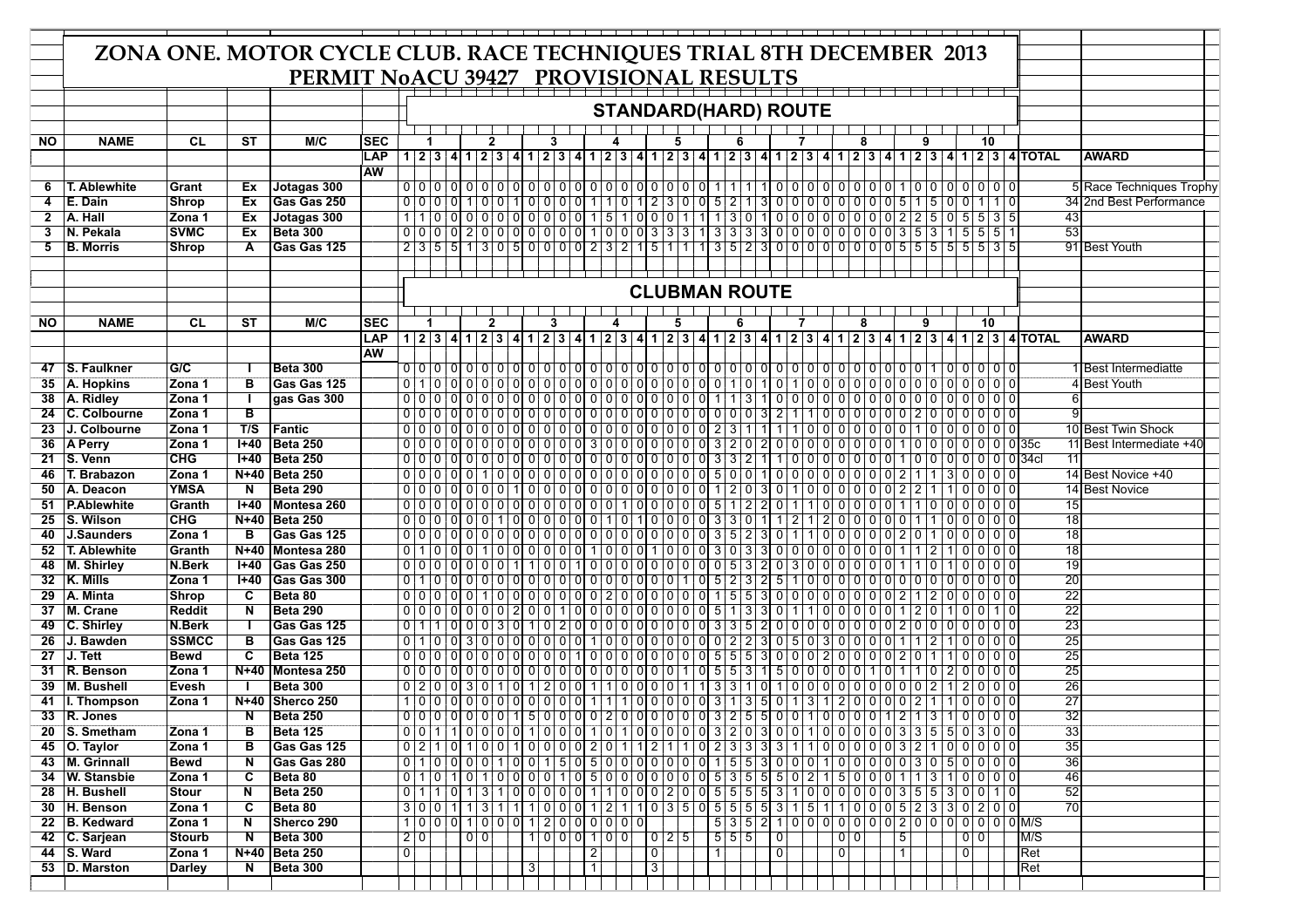|           |                   |                 |                         |                     |            |                        |                                                 |                    |                   |              |                |  |     |                |  |                             |  |   |  |                                   |     |     |                | <b>SPORTSMAN PLUS ROUTE</b>      |       |   |                                                                                                                                                             |   |          |    |                 |                                                                                                                |                 |                       |  |
|-----------|-------------------|-----------------|-------------------------|---------------------|------------|------------------------|-------------------------------------------------|--------------------|-------------------|--------------|----------------|--|-----|----------------|--|-----------------------------|--|---|--|-----------------------------------|-----|-----|----------------|----------------------------------|-------|---|-------------------------------------------------------------------------------------------------------------------------------------------------------------|---|----------|----|-----------------|----------------------------------------------------------------------------------------------------------------|-----------------|-----------------------|--|
|           |                   |                 |                         |                     |            |                        |                                                 |                    |                   |              |                |  |     |                |  |                             |  |   |  |                                   |     |     |                |                                  |       |   |                                                                                                                                                             |   |          |    |                 |                                                                                                                |                 |                       |  |
|           | <b>NAME</b>       | <b>CL</b>       | ST                      | M/C                 | ISEC       |                        |                                                 |                    |                   | 2            |                |  | 3   |                |  |                             |  | 5 |  |                                   | 6   |     |                |                                  |       | 8 |                                                                                                                                                             | 9 |          | 10 |                 |                                                                                                                |                 |                       |  |
| <b>NO</b> |                   |                 |                         |                     | <b>LAP</b> |                        |                                                 |                    |                   |              |                |  |     |                |  |                             |  |   |  |                                   |     |     |                |                                  |       |   |                                                                                                                                                             |   |          |    |                 | 1 2 3 4 1 2 3 4 1 2 3 4 1 2 3 4 5 6 7 8 70 7 8 4 7 2 3 4 7 2 3 4 7 2 3 4 7 2 3 4 7 2 3 4 7 2 3 4 7 2 3 4 7 2 3 |                 | <b>AWARD</b>          |  |
|           |                   |                 |                         |                     | <b>AW</b>  |                        |                                                 |                    |                   |              |                |  |     |                |  |                             |  |   |  |                                   |     |     |                |                                  |       |   |                                                                                                                                                             |   |          |    |                 |                                                                                                                |                 |                       |  |
| 64        | W. Andrews        | Zona 1          |                         | 1+40   Beta 200     |            |                        |                                                 |                    |                   |              |                |  |     |                |  |                             |  |   |  |                                   |     |     |                |                                  |       |   |                                                                                                                                                             |   |          |    |                 |                                                                                                                |                 | 0 Best Adult          |  |
| 69        | S. Love-Jones     | <b>Kings</b>    | N+40                    | <b>Gas Gas 250</b>  |            |                        |                                                 |                    |                   |              |                |  |     |                |  |                             |  |   |  |                                   |     |     |                |                                  |       |   |                                                                                                                                                             |   |          |    |                 |                                                                                                                |                 |                       |  |
| 62        | A. Robinson       | N.Berk          | C                       | Beta 80             |            | $0\vert 2$             |                                                 |                    |                   |              |                |  |     |                |  |                             |  |   |  |                                   |     |     |                |                                  |       |   |                                                                                                                                                             |   |          |    |                 |                                                                                                                |                 | 4 Best Youth          |  |
| 66        | I. Graham         | Zona 1          | N                       | Beta 290            |            |                        | 000000000000000000000000000000                  |                    |                   |              |                |  |     |                |  |                             |  |   |  |                                   |     | οI  |                | 30011                            |       |   | 00000000                                                                                                                                                    |   |          |    | $0\overline{0}$ |                                                                                                                |                 |                       |  |
| 68        | <b>G. Harris</b>  | Swind           |                         | Gas Gas 300         |            |                        | 0 0 0 1 0 0 0                                   |                    |                   |              |                |  |     |                |  |                             |  |   |  |                                   |     |     | 1 0            | 0   1                            |       |   |                                                                                                                                                             |   |          |    |                 |                                                                                                                |                 |                       |  |
| 67        | S. Gardener       | <b>Reddit</b>   | N                       | Beta 290            |            | 0 1                    |                                                 | 13                 |                   |              |                |  |     |                |  |                             |  |   |  |                                   |     |     |                |                                  |       |   | 10000000000031001000000220000000000000                                                                                                                      |   |          |    |                 |                                                                                                                | 18              |                       |  |
| 65        | L. Layton         | Zona 1          | N                       | Jotagas 250         |            | 3 1                    | 1 0                                             |                    | $2 \mid 2 \mid 2$ |              |                |  |     |                |  |                             |  |   |  | $100000000000000002000$           |     |     | 2 1            | 111                              |       |   | 0 0 0 0 0 0 0                                                                                                                                               |   |          |    | 0 0 0           | 19                                                                                                             |                 |                       |  |
| 60        | T. Barter         | Zona 1          | $N+40$                  | Gas Gas 250         |            |                        |                                                 | $\vert$ 1          |                   | 1 3          |                |  |     |                |  |                             |  |   |  | 1 1 0 1 1 0 5 0 0 0 0 0 0 0 0 0 5 |     |     |                |                                  |       |   | 1 3 0 0 0 0 0 0 0 0 0 0 0                                                                                                                                   |   |          |    | 0 0 0           | 27                                                                                                             |                 |                       |  |
| 63        | T. Silvey         | Zona 1          | N                       | Ty yamaha           |            |                        |                                                 |                    |                   |              |                |  |     |                |  |                             |  |   |  |                                   |     |     |                |                                  |       |   |                                                                                                                                                             |   |          |    |                 |                                                                                                                |                 | 32 Best P65/Twnshock  |  |
| 61        | I. Saunders       | Zona 1          | A                       | Jotagas             |            |                        |                                                 |                    |                   |              |                |  |     |                |  |                             |  |   |  |                                   |     |     |                |                                  |       |   | $0   0   5   0   1   3   5   1   2   1   3   2   1   2   0   0   0   1   2   0   0   1   0   0   3   3   3   3   0   0   0   0   1   0   0   1   2   0   0$ |   |          |    |                 | 46                                                                                                             |                 |                       |  |
|           |                   |                 |                         |                     |            |                        |                                                 |                    |                   |              |                |  |     |                |  |                             |  |   |  |                                   |     |     |                |                                  |       |   |                                                                                                                                                             |   |          |    |                 |                                                                                                                |                 |                       |  |
|           |                   |                 |                         |                     |            |                        |                                                 |                    |                   |              |                |  |     |                |  |                             |  |   |  |                                   |     |     |                |                                  |       |   |                                                                                                                                                             |   |          |    |                 |                                                                                                                |                 |                       |  |
|           |                   |                 |                         |                     |            |                        |                                                 |                    |                   |              |                |  |     |                |  |                             |  |   |  |                                   |     |     |                |                                  |       |   |                                                                                                                                                             |   |          |    |                 |                                                                                                                |                 |                       |  |
|           |                   |                 |                         |                     |            | <b>SPORTSMAN ROUTE</b> |                                                 |                    |                   |              |                |  |     |                |  |                             |  |   |  |                                   |     |     |                |                                  |       |   |                                                                                                                                                             |   |          |    |                 |                                                                                                                |                 |                       |  |
|           |                   |                 |                         |                     |            |                        |                                                 |                    |                   |              |                |  |     |                |  |                             |  |   |  |                                   |     |     |                |                                  |       |   |                                                                                                                                                             |   |          |    |                 |                                                                                                                |                 |                       |  |
|           | <b>NAME</b>       | CL              | ST                      | M/C                 | <b>SEC</b> |                        | -1                                              |                    |                   | $\mathbf{2}$ |                |  | 3   |                |  |                             |  | 5 |  |                                   | ĥ   |     |                |                                  |       | 8 |                                                                                                                                                             | 9 |          | 10 |                 |                                                                                                                |                 |                       |  |
| NO        |                   |                 |                         |                     | LAP        |                        |                                                 |                    |                   |              |                |  |     |                |  |                             |  |   |  |                                   |     |     |                |                                  |       |   |                                                                                                                                                             |   |          |    |                 | 1 2 3 4 1 2 3 4 1 2 3 4 1 2 3 4 1 2 3 4 1 2 3 4 1 2 3 4 1 2 3 4 1 2 3 4 1 2 3 4 1 2 3 4 1 2 3 4 1 2 3 4 1 2 3  |                 | <b>AWARD</b>          |  |
|           |                   |                 |                         |                     | <b>AW</b>  |                        |                                                 |                    |                   |              |                |  |     |                |  |                             |  |   |  |                                   |     |     |                |                                  |       |   |                                                                                                                                                             |   |          |    |                 |                                                                                                                |                 |                       |  |
| 88        | M. Smith          | Zona 1          |                         | N+40 Ossa 250       |            |                        |                                                 |                    |                   |              |                |  |     |                |  |                             |  |   |  |                                   |     |     |                |                                  |       |   |                                                                                                                                                             |   |          |    |                 |                                                                                                                |                 | 0 Best Adult          |  |
|           | 109 R. Dyer       | Zona 1          |                         | N+40 Beta 250       |            |                        |                                                 |                    |                   |              |                |  |     |                |  |                             |  |   |  |                                   |     |     |                |                                  |       |   |                                                                                                                                                             |   |          |    |                 |                                                                                                                |                 |                       |  |
| 86        | M. Herbert        | <b>WVMC</b>     | N                       | Beta 200            |            |                        |                                                 |                    |                   |              |                |  |     |                |  |                             |  |   |  |                                   |     |     |                |                                  |       |   |                                                                                                                                                             |   |          |    | 000             |                                                                                                                |                 |                       |  |
| 99        | M Fouracres       | Zona 1          | N                       | Gas Gas 280         |            |                        | 0 0 0                                           |                    |                   |              |                |  |     |                |  |                             |  |   |  |                                   |     |     |                |                                  |       |   |                                                                                                                                                             |   |          |    |                 |                                                                                                                |                 |                       |  |
|           | 82 R. Harris      | <b>N.Berks</b>  | в                       | Gas Gas 125         |            |                        |                                                 |                    |                   |              |                |  |     |                |  |                             |  |   |  |                                   |     |     |                |                                  |       |   |                                                                                                                                                             |   |          |    |                 |                                                                                                                |                 | 4 Best Youth          |  |
| 83        | N. Harris         | N.Berks         | N+40                    | Gas Gas 280         |            |                        |                                                 |                    |                   |              |                |  |     |                |  |                             |  |   |  |                                   |     |     |                |                                  |       |   |                                                                                                                                                             |   |          |    |                 |                                                                                                                |                 |                       |  |
| 96        | A. Bearfield      | Zona 1          | N                       | Montesa 250         |            |                        | 0 0 0                                           |                    | 0 0               | ō            | 0 <br>0I       |  | 0 0 |                |  |                             |  |   |  | $ 0 0 0 0 0 0 0 0 0 0 0 0 $       |     | οı  | $\overline{2}$ | 11<br>0                          | 0 0 0 |   | 01010                                                                                                                                                       |   |          |    | 0 0 0           |                                                                                                                |                 |                       |  |
|           | 106   T. Harris   | Swind           |                         | Gas Gas 300         |            |                        | 0000000000000000000000000000                    |                    |                   |              |                |  |     |                |  |                             |  |   |  |                                   |     |     |                |                                  |       |   | 0 0 3 0 1 0 0 0 0 0 0 0 0 1 0 1 0                                                                                                                           |   |          |    |                 |                                                                                                                |                 |                       |  |
|           | 101 G. Stagg      | <b>SVMC</b>     | N+40                    | Gas Gas 280         |            |                        |                                                 |                    |                   |              |                |  |     |                |  |                             |  |   |  |                                   |     |     |                |                                  |       |   |                                                                                                                                                             |   |          |    |                 |                                                                                                                |                 |                       |  |
|           | 111 T. Kez        | <b>WGDF</b>     | C                       | Beta 80             |            |                        |                                                 |                    |                   |              |                |  |     |                |  |                             |  |   |  |                                   |     |     |                |                                  |       |   |                                                                                                                                                             |   |          |    |                 |                                                                                                                |                 |                       |  |
|           | 81 J. Jacka       | Zona 1          |                         | Pre65 Matchless 410 |            |                        | 0 0 0                                           |                    |                   |              |                |  |     |                |  |                             |  |   |  | 00000000000000000000000000        |     |     |                | 1 5 <br>31                       |       |   | 0 0 0 0 0 0 0                                                                                                                                               |   |          |    | 000             |                                                                                                                |                 | 10 Best P65/Twinshock |  |
| 108       | J. Edmonds        | <b>CHG</b>      | Pre65 BSA               |                     |            |                        | 00000000000000000000000000000                   |                    |                   |              |                |  |     |                |  |                             |  |   |  |                                   |     |     | 5 1            | 1   1                            |       |   | 0 0 0 0 0 0 0 0 0 0 0 0 0 0 0                                                                                                                               |   |          |    |                 |                                                                                                                | 10              |                       |  |
|           | 97 S Major        | Zona 1          | N                       | 175 Scorpa          |            |                        |                                                 |                    |                   |              |                |  |     |                |  |                             |  |   |  |                                   |     |     |                |                                  |       |   | $0 0 2 2 0 0 0 0 0 0 0 0 0 0 1 1 0 0 0$                                                                                                                     |   |          |    |                 |                                                                                                                | $\overline{12}$ |                       |  |
|           | 91 D. Brown       | Zona 1          |                         | N+40 Beta 200       |            |                        |                                                 |                    |                   |              |                |  |     |                |  |                             |  |   |  |                                   |     |     |                |                                  |       |   |                                                                                                                                                             |   |          |    |                 | $\overline{13}$                                                                                                |                 |                       |  |
|           | 85 D. Eeles       | <b>CHG</b>      |                         | Pre65 Triumph500    |            |                        |                                                 |                    |                   |              |                |  |     |                |  |                             |  |   |  |                                   |     |     |                |                                  |       |   | 1 5 0 5 0 0 0 0 0 0 0 0 0                                                                                                                                   |   |          |    | 0 0 0           | 16                                                                                                             |                 |                       |  |
| 89        | K. Wallington     | <b>G.Valley</b> |                         | Pre65 Ariel 500     |            |                        | 00000000000000010000500000                      |                    |                   |              |                |  |     |                |  |                             |  |   |  |                                   |     | -01 | 2 5            | 1   1                            |       |   | 0000000000000100                                                                                                                                            |   |          |    |                 |                                                                                                                | 16              |                       |  |
| 93        | N. Townsend       | Zona 1          |                         | Pre65 Matchless 410 |            |                        |                                                 |                    |                   |              |                |  |     |                |  |                             |  |   |  |                                   |     |     |                | 00000000010000000000000000000000 |       |   | 0001000000000                                                                                                                                               |   |          |    |                 | 16                                                                                                             |                 |                       |  |
|           | 87 C. Bawden      | <b>SSMCC</b>    |                         | Beta 80             |            |                        | 000000000000000010000000000000                  |                    |                   |              |                |  |     |                |  |                             |  |   |  |                                   |     |     |                |                                  |       |   | 15550000000000000001                                                                                                                                        |   |          |    |                 | 18                                                                                                             |                 |                       |  |
|           | 92 P. Collins     | Zona 1          |                         | Pre65 Ariel 500     |            |                        |                                                 |                    |                   |              |                |  |     |                |  |                             |  |   |  | 10                                | 1 0 | 0l  | 5 2            | 1   1                            |       |   | 00000001                                                                                                                                                    |   | $\Omega$ |    | 0 0 0           | 18                                                                                                             |                 |                       |  |
|           | 98 R Waldron      | Zona 1          | $N+40$                  | <b>Beta 250</b>     |            |                        | 0 0 0                                           |                    |                   |              |                |  |     |                |  |                             |  |   |  |                                   |     |     | 3 1            | 1 2                              |       |   | 0 0 0 0 0 0 0 0 0 5 0 1 0                                                                                                                                   |   |          |    |                 |                                                                                                                | 18              |                       |  |
|           | 107   N. Williams | Zona 1          | N                       | Gas Gas 250         |            |                        |                                                 |                    |                   |              |                |  |     |                |  |                             |  |   |  |                                   |     |     |                |                                  |       |   |                                                                                                                                                             |   |          |    |                 |                                                                                                                | $\overline{18}$ |                       |  |
|           |                   |                 |                         |                     |            |                        |                                                 |                    |                   |              |                |  |     |                |  |                             |  |   |  |                                   |     |     |                |                                  |       |   |                                                                                                                                                             |   |          |    |                 | 20                                                                                                             |                 |                       |  |
|           | 113 H.Love-Jones  |                 | в                       | Beta 125            |            |                        |                                                 |                    |                   |              |                |  |     |                |  |                             |  |   |  |                                   |     |     |                |                                  |       |   |                                                                                                                                                             |   |          |    |                 |                                                                                                                | 25              |                       |  |
|           | 95 M. Byrne       | <b>Zona 1</b>   | N                       | Montesa 250         |            |                        |                                                 |                    |                   |              |                |  |     |                |  |                             |  |   |  |                                   |     |     |                |                                  |       |   |                                                                                                                                                             |   |          |    |                 |                                                                                                                |                 |                       |  |
|           | 94 G. Arkell      | Zona 1          |                         | N+40 Beta 250       |            |                        |                                                 |                    |                   |              |                |  |     |                |  |                             |  |   |  |                                   |     |     |                |                                  |       |   |                                                                                                                                                             |   |          |    |                 | 26                                                                                                             |                 |                       |  |
|           | 105 D. Fowler     | <b>N.Berks</b>  | N                       | Sherco 290          |            |                        |                                                 |                    |                   |              |                |  |     |                |  |                             |  |   |  |                                   |     |     |                |                                  |       |   | 0 0 0 0 1 0 0 0 0 0 1 1 0 1 0 0 3 0 1 0 2 1 1 0 3 2 2 3 0 0 0 0 0 1 0 0 3 0 5 5                                                                             |   |          |    |                 | $\overline{36}$                                                                                                |                 |                       |  |
|           | 110 O.Williams    | Zona 1          | N                       | Gas gas 250         |            |                        |                                                 |                    |                   |              |                |  |     |                |  |                             |  |   |  |                                   |     |     |                |                                  |       |   |                                                                                                                                                             |   |          |    |                 | 40                                                                                                             |                 |                       |  |
|           | 112 S. Cooper     | <b>WGDF</b>     | C                       | Beta 80             |            |                        |                                                 |                    |                   |              |                |  |     |                |  |                             |  |   |  |                                   |     |     |                |                                  |       |   |                                                                                                                                                             |   |          |    |                 | 45                                                                                                             |                 |                       |  |
|           | 90 L. Tett        | <b>Bewd</b>     | $\overline{\mathbf{c}}$ | Beta 50             |            |                        |                                                 |                    |                   |              |                |  |     |                |  |                             |  |   |  |                                   |     |     |                |                                  |       |   | 0 1 0 1 0 0 0 0 2 1 0 0 0 0 2 3 0 1 0 0 5 0 0 0 0 0 0 3 5 5 6 0 0 0 0 0 0 3 0 5 6 5 6                                                                       |   |          |    |                 | $\overline{57}$                                                                                                |                 |                       |  |
|           | 103 R. Eeles      | Zona 1          |                         | N+40 Beta 125       |            |                        |                                                 |                    |                   |              |                |  |     |                |  |                             |  |   |  |                                   |     |     |                |                                  |       |   | 0 0 0 0 0 0 0 0 0 0 0 1 0 0 5 3 1 0 1 5 2 5 3 0 0 1 3 5 3 2 0 0 0 0 0 0 0 3 1 3 5 5 0                                                                       |   |          |    |                 | $\overline{57}$                                                                                                |                 |                       |  |
|           | 104 J. Crook      | Zona 1          | N                       | Beta 290            |            |                        |                                                 |                    |                   |              |                |  |     |                |  |                             |  |   |  |                                   |     |     |                |                                  |       |   | 25005311020200015053120053310005050503555                                                                                                                   |   |          |    |                 | 83                                                                                                             |                 |                       |  |
|           | 84 R. Gwinnutt    | <b>WGDF</b>     |                         | N+40 Beta 300       |            | 0 <sub>0</sub>         |                                                 |                    |                   |              |                |  |     |                |  | $0 0 0 0 0 0 0 0 0 1 1 1 0$ |  |   |  |                                   |     |     |                |                                  |       |   |                                                                                                                                                             |   |          |    |                 |                                                                                                                |                 |                       |  |
|           | 102 N. Luker      | <b>CHG</b>      | N+40                    | Gas Gas 200         |            |                        | $0 0 0 0 0 0 5 0 0 1 5 1 0 0 1 0 0 2 0 0 0 0 0$ |                    |                   |              |                |  |     |                |  |                             |  |   |  |                                   |     |     | $\overline{3}$ |                                  |       |   | $000000000005132$ M/S                                                                                                                                       |   |          |    |                 |                                                                                                                |                 |                       |  |
|           | 100 H Fouracres   | Zona 1          | $\overline{\mathbf{c}}$ | Beta 50             |            | 0 <sup>1</sup>         |                                                 | $\overline{\circ}$ |                   |              | $\overline{5}$ |  |     | $\overline{5}$ |  |                             |  |   |  |                                   |     |     |                |                                  |       |   |                                                                                                                                                             |   |          |    |                 | Ret                                                                                                            |                 |                       |  |
|           |                   |                 |                         |                     |            |                        |                                                 |                    |                   |              |                |  |     |                |  |                             |  |   |  |                                   |     |     |                |                                  |       |   |                                                                                                                                                             |   |          |    |                 |                                                                                                                |                 |                       |  |
|           |                   |                 |                         |                     |            |                        |                                                 |                    |                   |              |                |  |     |                |  |                             |  |   |  |                                   |     |     |                |                                  |       |   |                                                                                                                                                             |   |          |    |                 |                                                                                                                |                 |                       |  |